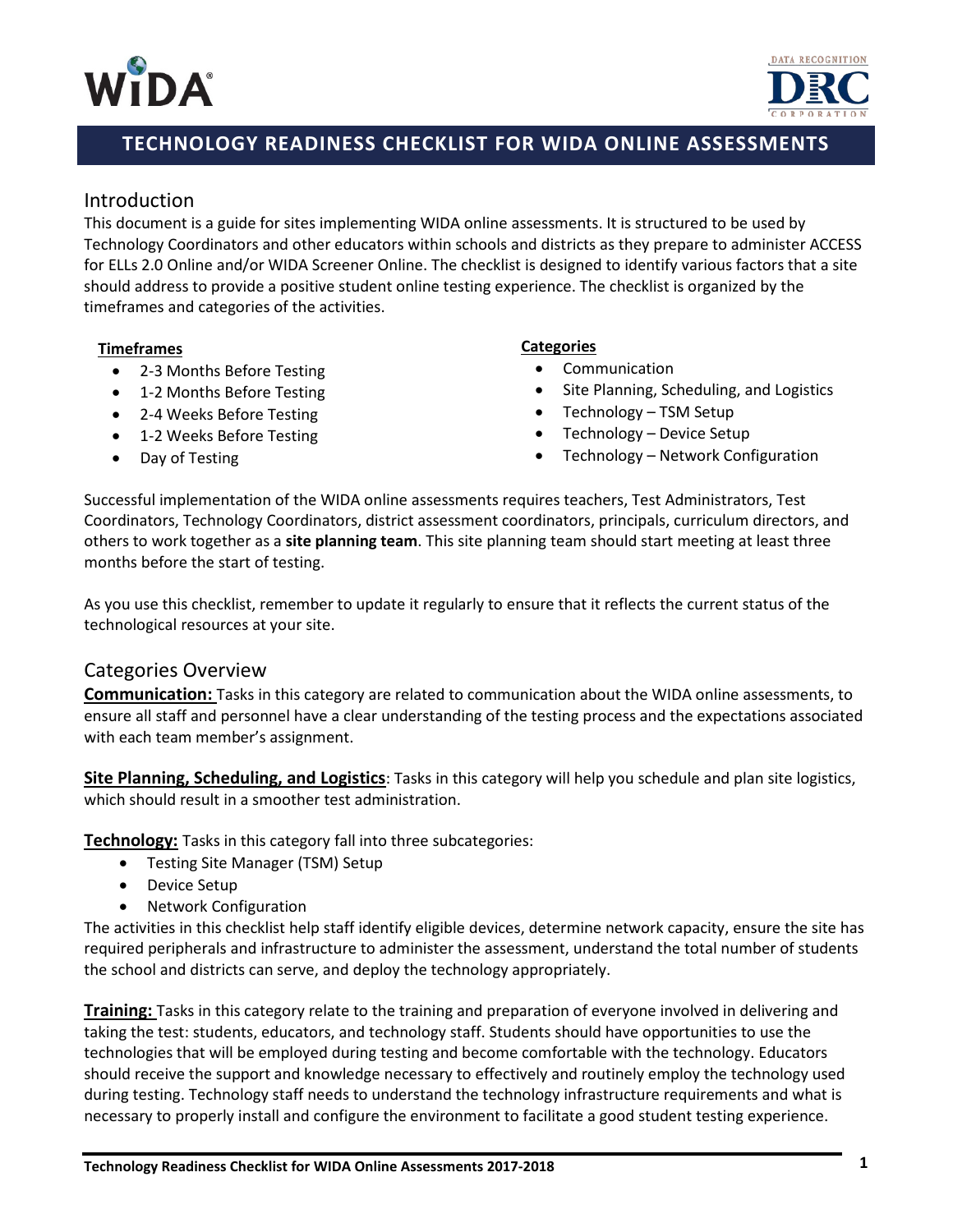|                           |        | <b>Communication</b>                                                                                                                                                                                  |
|---------------------------|--------|-------------------------------------------------------------------------------------------------------------------------------------------------------------------------------------------------------|
|                           | $\Box$ | Identify key staff that will be involved in the administration of WIDA online testing (ACCESS for                                                                                                     |
|                           |        | ELLs 2.0 Online and/or WIDA Screener Online).                                                                                                                                                         |
|                           | $\Box$ | Meet with staff involved with online testing to create understanding and awareness of the WIDA                                                                                                        |
|                           |        | online assessments you will administer. In the meeting, review the roles and responsibilities                                                                                                         |
|                           |        | associated with online assessments, discuss how each will be addressed within the site, and assign                                                                                                    |
|                           |        | roles and responsibilities to the various team members. Consider including the following                                                                                                              |
|                           |        | personnel:                                                                                                                                                                                            |
|                           |        | • Technology Director                                                                                                                                                                                 |
|                           |        | <b>School Technology Support</b>                                                                                                                                                                      |
|                           |        | <b>Other Technical Support Staff</b>                                                                                                                                                                  |
|                           |        | <b>District Test Coordinator</b><br>$\bullet$                                                                                                                                                         |
|                           |        | <b>Building Principals</b><br>$\bullet$                                                                                                                                                               |
|                           |        | <b>Guidance Counselors</b>                                                                                                                                                                            |
|                           |        | <b>Test Administrators</b><br>$\bullet$                                                                                                                                                               |
|                           |        | Department and Teacher Leaders                                                                                                                                                                        |
|                           |        | • Clerical Support (facilitate logistics and document planning notes and procedures)                                                                                                                  |
|                           | $\Box$ | Discuss district and school technology needs with the District Test Coordinator. Review district                                                                                                      |
|                           |        | and school technology capacity to administer testing online. Confirm that the hardware required<br>for the school is available and that the available bandwidth for the school is sufficient. Use the |
|                           |        |                                                                                                                                                                                                       |
|                           |        | Capacity Estimator to help determine bandwidth requirements.<br>Share the testing plan and schedule testing dates (master schedule) with the district to help them                                    |
|                           | $\Box$ | build a master testing schedule. This is important if the district is providing Internet services to the                                                                                              |
|                           |        | site or hosting the TSM to enable the district to predict and monitor bandwidth use.                                                                                                                  |
| 2-3 Months Before Testing |        | <b>Site Planning, Scheduling and Logistics</b>                                                                                                                                                        |
|                           | П      | Develop an Action Plan that outlines the steps to successfully implement online assessments and                                                                                                       |
|                           |        | use this Action Plan to assign and track specific tasks. Cover the following topics in the Action Plan:                                                                                               |
|                           |        | Identifying device options for testing<br>٠                                                                                                                                                           |
|                           |        | Verifying that student data is correct in WIDA AMS                                                                                                                                                    |
|                           |        | Identifying and preparing data sources for WIDA AMS uploads<br>٠                                                                                                                                      |
|                           |        | Uploading data into WIDA AMS and the data sources required for these uploads                                                                                                                          |
|                           |        | • Verifying students are in appropriate testing sessions                                                                                                                                              |
|                           |        | Scheduling rooms, equipment, and space<br>٠                                                                                                                                                           |
|                           |        | Installing and configuring the Testing Site Manager (TSM)                                                                                                                                             |
|                           |        | Performing initial device setup for workstation software                                                                                                                                              |
|                           |        | Performing daily device setup for updates                                                                                                                                                             |
|                           |        | Printing test tickets                                                                                                                                                                                 |
|                           |        | Performing System Readiness Checks before each major testing cycle                                                                                                                                    |
|                           |        | Using Test Demos and Practice Tests for each testing domain                                                                                                                                           |
|                           |        | Handling student transfers - both in and out of the site                                                                                                                                              |
|                           |        | Resetting test sessions access                                                                                                                                                                        |
|                           |        | Submitting incomplete test sessions                                                                                                                                                                   |
|                           |        | Inactivating/reactivating tests                                                                                                                                                                       |
|                           |        | Collecting, tracking, reporting and resolving technical issues                                                                                                                                        |
|                           | $\Box$ | Review http://wida.us/accesstech for information about technology requirements.                                                                                                                       |
|                           | $\Box$ | Identify which buildings will be used for online testing, while taking into account the movement of                                                                                                   |
|                           |        | staff, personnel, and equipment.                                                                                                                                                                      |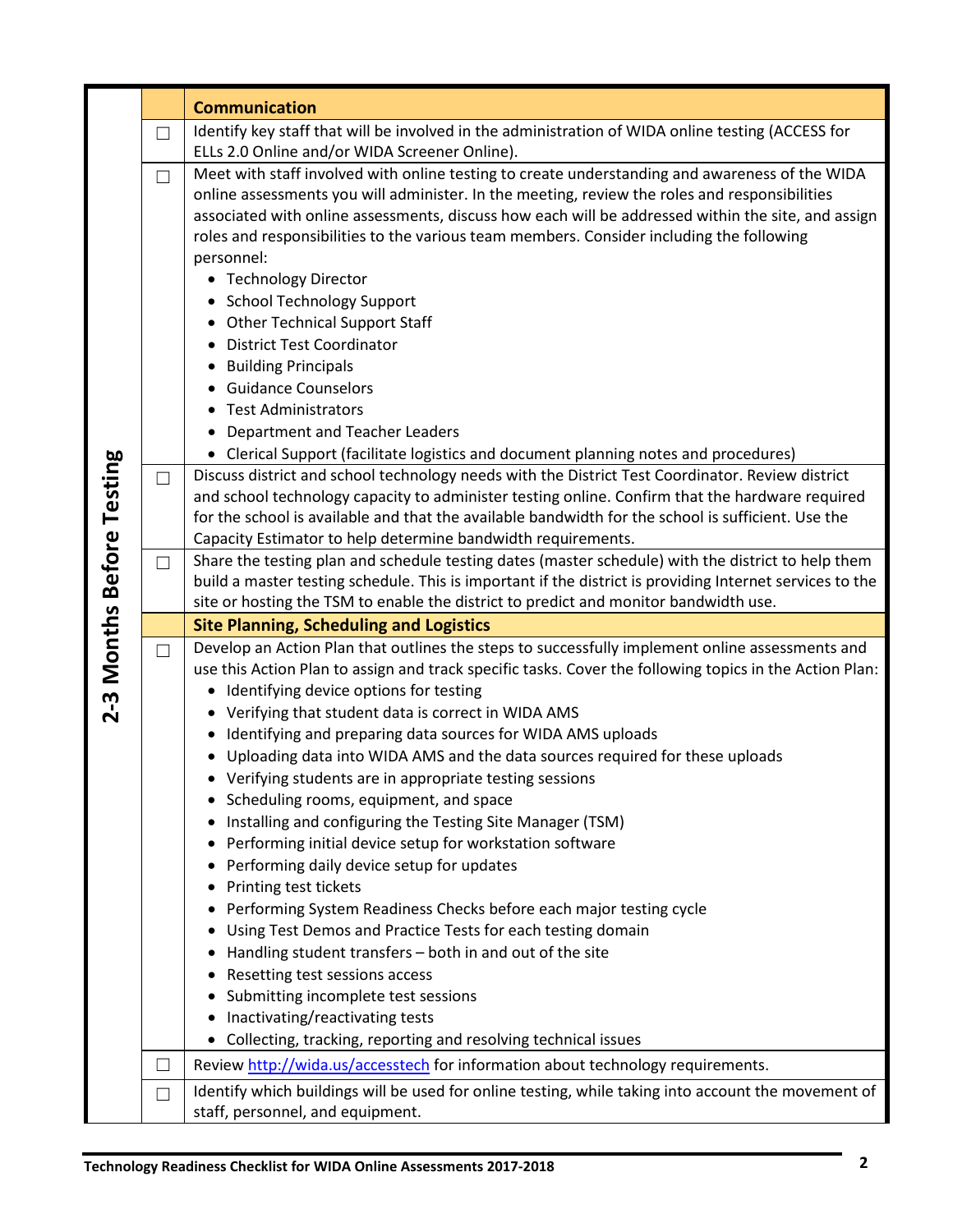|                                       | П<br>П                   | Estimate the number of students testing at each testing site. Use these estimates to determine<br>how many students will test each day, and administer tests throughout the testing window to<br>reduce the number of concurrent testers. Keep in mind other activities occurring at the site that<br>may affect access to the testing device and/or may limit available network bandwidth. Use this<br>information with the testing plan and schedule testing dates to build the site's master schedule.<br>Identify areas of the building where testing will occur and communicate this information to the<br>Technology Director for approval. Testing locations should be consistent throughout the testing |
|---------------------------------------|--------------------------|-----------------------------------------------------------------------------------------------------------------------------------------------------------------------------------------------------------------------------------------------------------------------------------------------------------------------------------------------------------------------------------------------------------------------------------------------------------------------------------------------------------------------------------------------------------------------------------------------------------------------------------------------------------------------------------------------------------------|
|                                       |                          | window.                                                                                                                                                                                                                                                                                                                                                                                                                                                                                                                                                                                                                                                                                                         |
|                                       | $\overline{\phantom{0}}$ | Test INSIGHT Secure Browser and TSM downloads on sample devices that meet the recommended<br>system requirements.                                                                                                                                                                                                                                                                                                                                                                                                                                                                                                                                                                                               |
|                                       | $\Box$                   | Upon receipt of WIDA AMS account credentials, log into the WIDA AMS and agree to the security<br>terms.                                                                                                                                                                                                                                                                                                                                                                                                                                                                                                                                                                                                         |
| 2-3 Months Before Testing (continued) | П                        | If there is a system-wide pop-up blocker policy in place that prevents individuals from editing their<br>pop-up preferences, request that WIDA AMS be added as an exception to allow for its pop-ups.<br>WIDA AMS leverages pop-ups for PDF reports that are essential to viewing reports and completing<br>tasks in WIDA AMS.                                                                                                                                                                                                                                                                                                                                                                                  |
|                                       |                          | <b>Training</b>                                                                                                                                                                                                                                                                                                                                                                                                                                                                                                                                                                                                                                                                                                 |
|                                       | П                        | Read the DRC Insight Technology User Guide.                                                                                                                                                                                                                                                                                                                                                                                                                                                                                                                                                                                                                                                                     |
|                                       | П                        | Go to the WIDA website (www.wida.us/accesswebinars) to review the schedule for Webinars/Q &<br>A sessions and plan to attend the topics relevant to your role.                                                                                                                                                                                                                                                                                                                                                                                                                                                                                                                                                  |
|                                       |                          | <b>Technology - Device Setup</b>                                                                                                                                                                                                                                                                                                                                                                                                                                                                                                                                                                                                                                                                                |
|                                       | П                        | Determine the number of devices available that meet the recommended specifications.                                                                                                                                                                                                                                                                                                                                                                                                                                                                                                                                                                                                                             |
|                                       | $\Box$                   | Identify and reserve access to the testing devices.                                                                                                                                                                                                                                                                                                                                                                                                                                                                                                                                                                                                                                                             |
|                                       |                          | Verify test sites have the appropriate equipment, including:                                                                                                                                                                                                                                                                                                                                                                                                                                                                                                                                                                                                                                                    |
|                                       |                          | Power strips<br>$\bullet$                                                                                                                                                                                                                                                                                                                                                                                                                                                                                                                                                                                                                                                                                       |
|                                       |                          | Power cords                                                                                                                                                                                                                                                                                                                                                                                                                                                                                                                                                                                                                                                                                                     |
|                                       |                          | <b>Computer Mice</b>                                                                                                                                                                                                                                                                                                                                                                                                                                                                                                                                                                                                                                                                                            |
|                                       |                          | Headsets with microphones                                                                                                                                                                                                                                                                                                                                                                                                                                                                                                                                                                                                                                                                                       |
|                                       |                          | Keyboards                                                                                                                                                                                                                                                                                                                                                                                                                                                                                                                                                                                                                                                                                                       |
|                                       |                          | Other peripherals, etc.                                                                                                                                                                                                                                                                                                                                                                                                                                                                                                                                                                                                                                                                                         |
|                                       | $\vert \ \ \vert$        | Review headset specifications to determine if available headsets meet the minimum requirements                                                                                                                                                                                                                                                                                                                                                                                                                                                                                                                                                                                                                  |
|                                       |                          | and are working. If not, advise appropriate district staff about acquiring additional headsets.                                                                                                                                                                                                                                                                                                                                                                                                                                                                                                                                                                                                                 |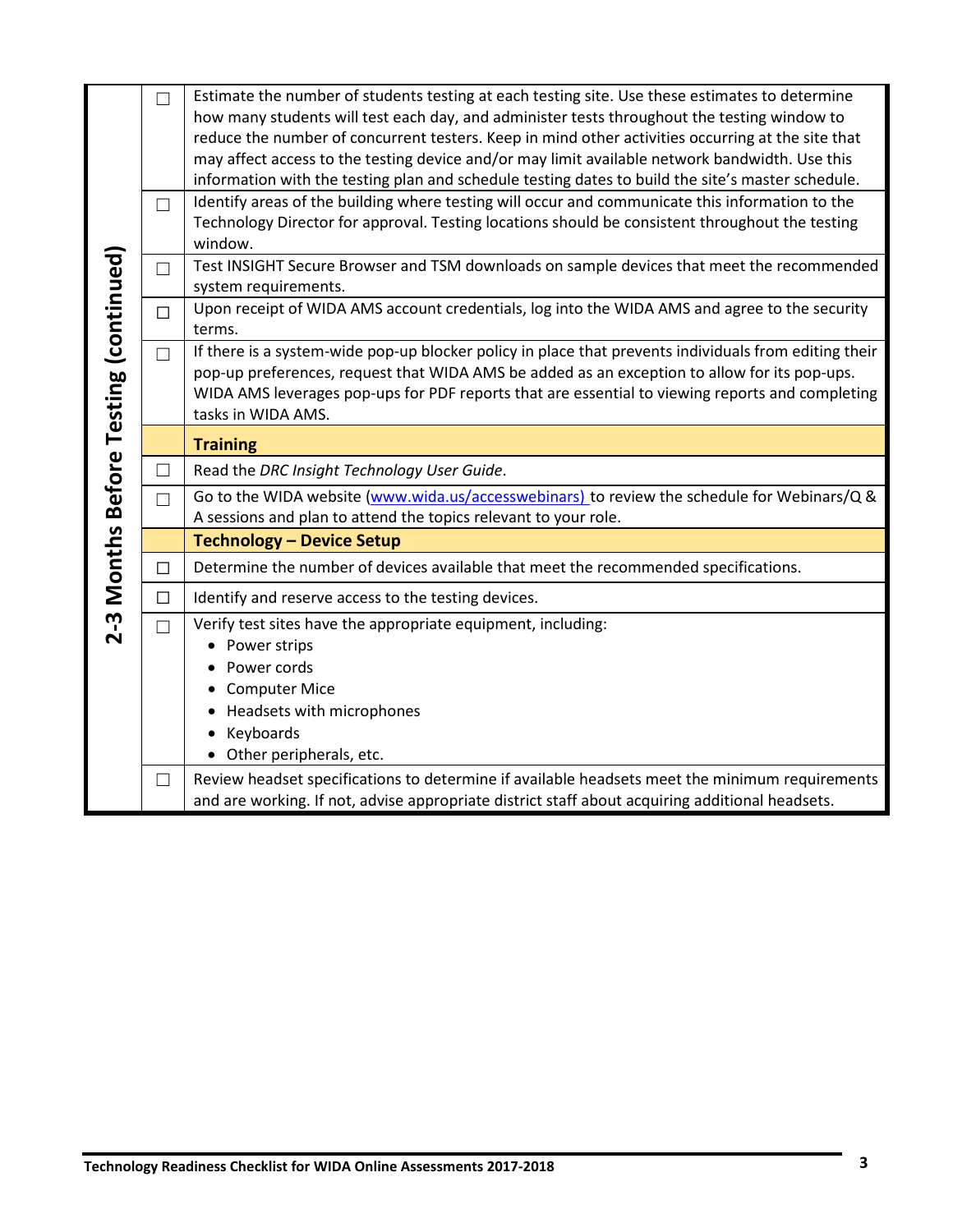|                           |        | <b>Communication</b>                                                                                                           |
|---------------------------|--------|--------------------------------------------------------------------------------------------------------------------------------|
|                           | П      | Update stakeholders at regular intervals about the following topics:                                                           |
|                           |        | • Testing windows                                                                                                              |
|                           |        | <b>Training schedules</b>                                                                                                      |
|                           |        | Technology setup status                                                                                                        |
|                           | $\Box$ | Share the updated testing plan and schedule testing dates (master schedule) with the district.                                 |
|                           | $\Box$ | Verify that the Internet Service Provider (ISP) for the site/district is aware of the testing and that                         |
|                           |        | they will see a large amount of traffic going to DRC addresses.                                                                |
|                           |        | <b>Technology - TSM Setup</b>                                                                                                  |
|                           | П      | Download and install the TSM software installer from WIDA AMS to a non-student testing device.                                 |
|                           |        | The TSM is required for WIDA online testing.<br>$\bullet$                                                                      |
|                           |        | The TSM for content caching can be installed at either the school or district, based on your<br>Wide Area Network (WAN) setup. |
|                           |        | The closer the TSM is on the network to the student, the better.                                                               |
|                           |        | Verify that the TSM device meets the recommended system requirements.                                                          |
|                           |        | If you already have a secure browser installed from previous administrations, you must                                         |
|                           |        | uninstall it before installing the new version. If you have a TSM for the WIDA assessments                                     |
|                           |        | from last year with automatic updates turned on, you will need to check to ensure it has                                       |
|                           |        | updated to the current 9.2x version. If not, you will have to uninstall the TSM and manually                                   |
|                           |        | install the new one.                                                                                                           |
|                           |        | Refer to the DRC Insight Technology User Guide for additional guidance.                                                        |
| 1-2 Months Before Testing |        | <b>Technology - Device Setup</b>                                                                                               |
|                           | $\Box$ | Inventory technology peripheral equipment (headsets, computer mice, iPad stands, keyboards,                                    |
|                           |        | etc.) to verify there are enough for the number of students testing at the same time. Plan to have                             |
|                           |        | additional equipment on hand at each site as a back-up.                                                                        |
|                           | $\Box$ | Download, install, and configure the DRC INSIGHT Secure Browser from WIDA AMS.                                                 |
|                           |        | • Ensure that all testing devices have the current version of the Secure Browser.                                              |
|                           |        | Refer to the DRC Insight Technology User Guide for additional guidance.                                                        |
|                           |        | If DRC INSIGHT is also being used for state testing, merge the ORG Unit IDs for WIDA and                                       |
|                           |        | state testing with the configuration files.                                                                                    |
|                           |        | Perform a System Readiness Check on the testing devices to ensure they are configured correctly.                               |
|                           | $\Box$ | Test the headsets and microphones with the testing software. Confirm that they pass the System                                 |
|                           |        | Readiness Check, that you can take the Speaking Practice Test, and that you can hear the                                       |
|                           |        | recording. Adjust microphone volume levels as necessary.                                                                       |
|                           | $\Box$ | Try out seating arrangement in testing areas. Verify that students will be seated far enough apart                             |
|                           |        | so that when they will be taking the Speaking Test that they cannot hear each other while<br>recording.                        |
|                           |        | <b>Site Planning, Scheduling and Logistics</b>                                                                                 |
|                           | $\Box$ | Start planning testing schedules and finalizing overall testing numbers. Break testing down into                               |
|                           |        | days in the window. Allow several days at the end of the test window for makeup testing. Use this                              |
|                           |        | information to update the site's master schedule, as needed.                                                                   |
|                           | $\Box$ | After the TSM and DRC INSIGHT Secure Browser are downloaded, installed and configured,                                         |
|                           |        | perform an end-to-end test of the system using practice tests for each domain. Perform this test                               |
|                           |        | before the environment is available to students for practice testing.                                                          |

a.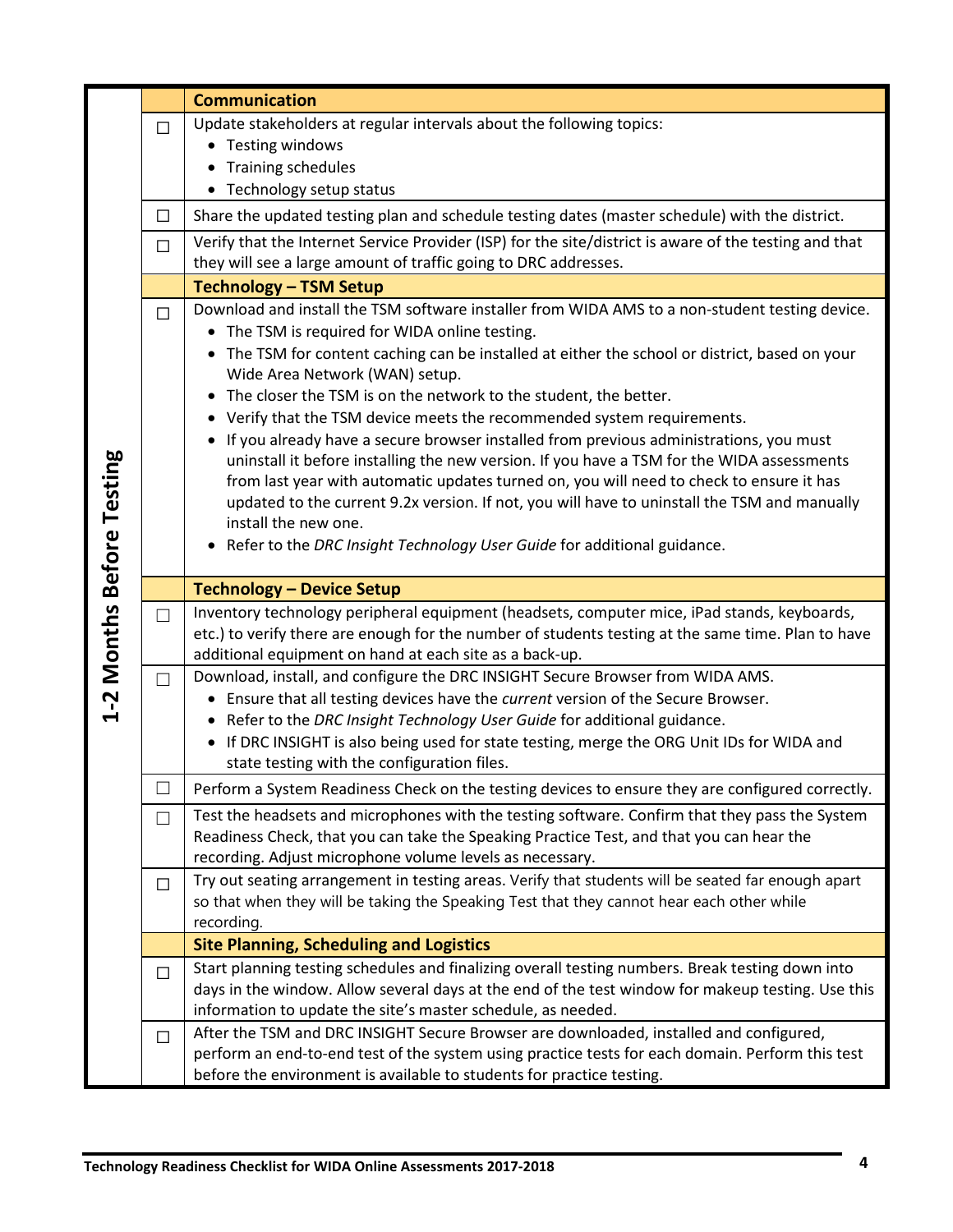|  | Perform a Load Simulation test to assist in identifying instances where the test may not work.        |
|--|-------------------------------------------------------------------------------------------------------|
|  | Perform this test before the environment is available to students for practice testing. (Refer to the |
|  | DRC Insight Technology User Guide for additional guidance.)                                           |

|                                                      |   | <b>Technology - Network Configuration</b>                                                                                                                                                                                                                                                                                                                                                                                                |
|------------------------------------------------------|---|------------------------------------------------------------------------------------------------------------------------------------------------------------------------------------------------------------------------------------------------------------------------------------------------------------------------------------------------------------------------------------------------------------------------------------------|
|                                                      | П | Confirm with the technical support staff that a network assessment (LAN, WAN and ISP) has been<br>performed and that the capacity is in place to support the number of students testing at one time.                                                                                                                                                                                                                                     |
| Testing<br><b>Before</b><br><b>Months</b><br>$1 - 2$ |   | Use the Capacity Estimator to help determine bandwidth requirements.                                                                                                                                                                                                                                                                                                                                                                     |
|                                                      |   | Verify that the firewall and filters on the computer network are configured correctly to allow<br>communication with the online servers and that the correct URLs are whitelisted. (Refer to the<br>DRC Insight Technology User Guide for additional information.)                                                                                                                                                                       |
|                                                      |   | Have technical staff use network shaping to give WIDA testing traffic a priority over other network<br>traffic.                                                                                                                                                                                                                                                                                                                          |
|                                                      |   | Complete a Wireless Site Survey to ensure that there is sufficient wireless coverage in testing<br>areas. This survey should address coverage, and verify that students can take the test in the same<br>area of the building at one time (device density). The survey should account for Internet<br>bandwidth and other traffic in the building at the time of testing, including LAN (wireless and<br>wired) traffic and WAN traffic. |
|                                                      |   | If you have an open network or available guest network, account for any cell phones and other<br>devices that students, proctors, and teachers have connected (e.g. laptops, tablets).                                                                                                                                                                                                                                                   |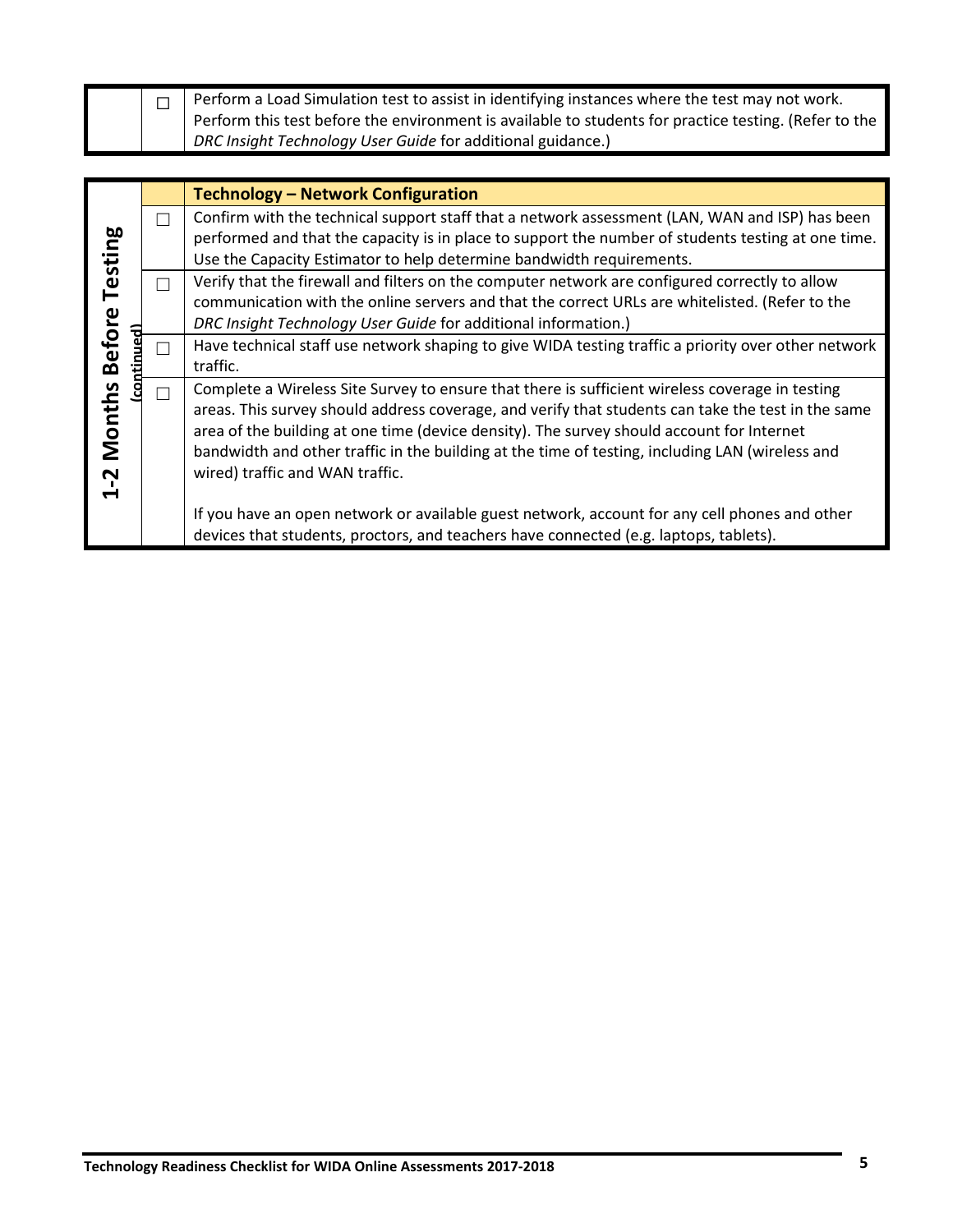| Testing<br><b>Before</b> |                          | <b>Communication</b>                                                                                                                                                                                                                                     |
|--------------------------|--------------------------|----------------------------------------------------------------------------------------------------------------------------------------------------------------------------------------------------------------------------------------------------------|
|                          | $\mathsf{L}$             | Work with district technology staff, District Test Coordinators, and School Test Coordinators to<br>develop a support plan to handle testing issues.                                                                                                     |
|                          |                          | <b>Technology - Device Setup</b>                                                                                                                                                                                                                         |
|                          | $\overline{\phantom{0}}$ | Confirm with the District Test Coordinator that all installations have been completed (TSM and<br>DRC INSIGHT Secure Browser) and run a System Readiness Check.                                                                                          |
|                          | $\mathsf{L}$             | Test the devices used for the Speaking Test. Verify that the headset and microphone work and are<br>configured currently. Test speaking by starting a Speaking Practice Test and record and play back a<br>speaking response.                            |
|                          |                          | <b>Technology - Network Configuration</b>                                                                                                                                                                                                                |
| Weeks<br>$2 - 4$         | П                        | After test dates have been selected, check to see if other activities are scheduled in the building at<br>the same time that will also require network bandwidth, especially in areas where the same<br>wireless access points will be used for testing. |
|                          |                          | <b>Training</b>                                                                                                                                                                                                                                          |
|                          | $\overline{\phantom{0}}$ | Coordinate with teachers to allow students time to take the practice test so they are familiar with<br>the testing application before they take the test.                                                                                                |
|                          | $\mathbf{L}$             | Coordinate with teachers to allow students time to practice and ensure they are comfortable<br>speaking in to headsets before they take the Speaking Test.                                                                                               |

| Testing          |              | <b>Communication</b>                                                                                                                                                                                                                                                     |
|------------------|--------------|--------------------------------------------------------------------------------------------------------------------------------------------------------------------------------------------------------------------------------------------------------------------------|
|                  |              | Reconfirm the final testing plans/schedule with the District Test Coordinator.                                                                                                                                                                                           |
|                  |              | Send a reminder email to staff to avoid using the network for bandwidth intensive projects during<br>the testing dates.                                                                                                                                                  |
|                  |              | <b>Site Planning, Scheduling and Logistics</b>                                                                                                                                                                                                                           |
|                  |              | Conduct a final technology walkthrough before the first day of testing.                                                                                                                                                                                                  |
|                  |              | <b>Training</b>                                                                                                                                                                                                                                                          |
| 1-2 Weeks Before |              | Ensure that testing staff have the school's Org UNIT ID(s) and know how to register devices, if<br>prompted.                                                                                                                                                             |
|                  | $\mathsf{L}$ | Ensure that Test Administrators and District Test Coordinators are familiar with the technical<br>troubleshooting information provided on WIDA AMS under General Information>Documents.                                                                                  |
|                  |              | <b>Technology - Device Setup</b>                                                                                                                                                                                                                                         |
|                  |              | Perform a System Readiness Check on all testing devices.                                                                                                                                                                                                                 |
|                  |              | Log into a Practice Test on each student computer.                                                                                                                                                                                                                       |
|                  | □            | Verify that volume and microphone levels are set correctly before the test. Students cannot adjust<br>the volume on their computer after they start DRC INSIGHT. Headsets with no inline volume<br>control must be checked for volume level before starting DRC INSIGHT. |